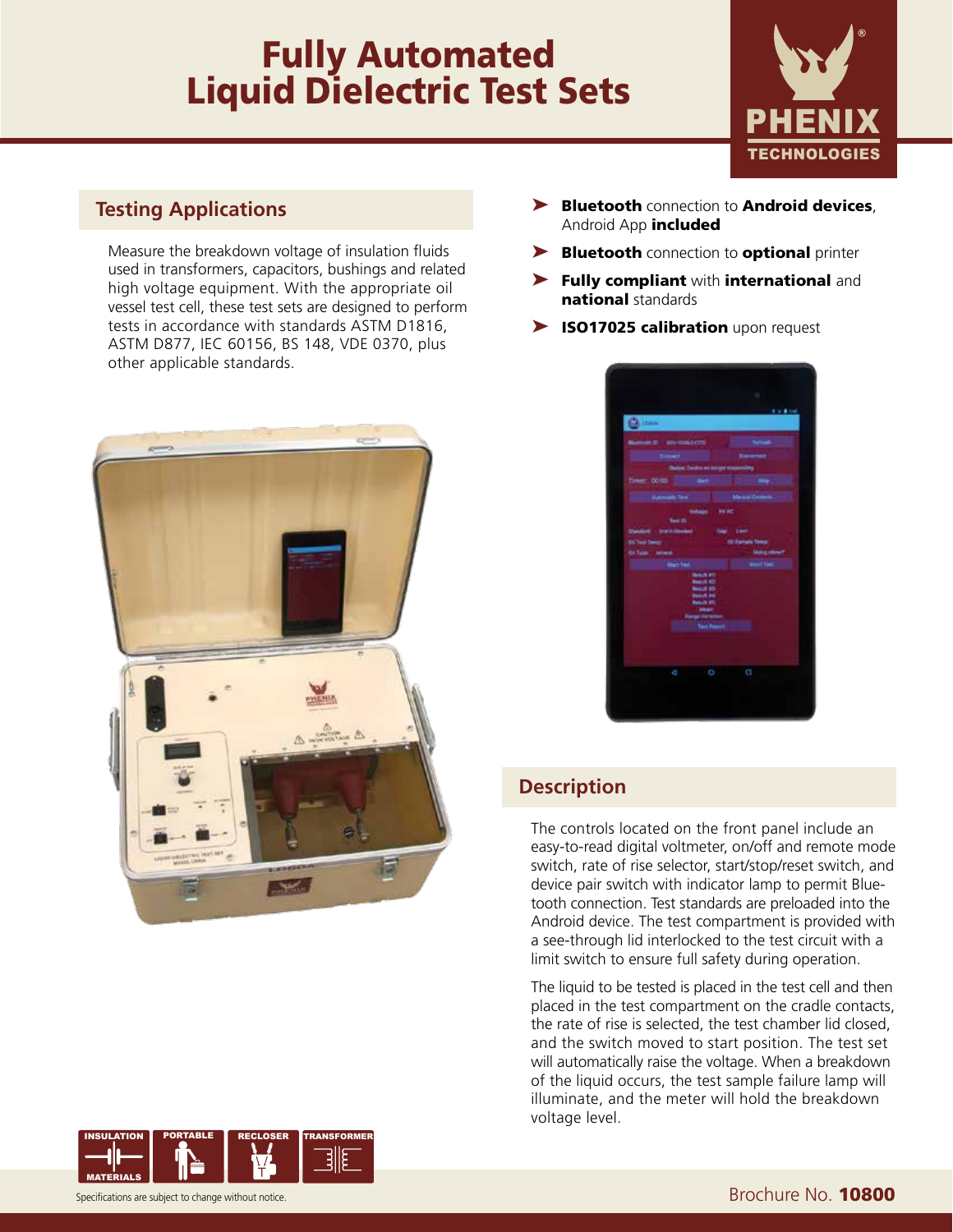|                                | <b>MODEL</b>                        | <b>LD60A</b>                                                                         |                                                                                                                                                   |  |  |
|--------------------------------|-------------------------------------|--------------------------------------------------------------------------------------|---------------------------------------------------------------------------------------------------------------------------------------------------|--|--|
|                                |                                     | 120 V, 5 A                                                                           | <b>Safety and Design Features</b>                                                                                                                 |  |  |
| <b>INPUT</b>                   | Voltage / Current<br>Frequency      | 230 V, 2.5 A<br>50 or 60 Hz<br>(Voltage and frequency<br>required must be specified) | • Center tapped high voltage transformer<br>• Safety interlock engaged when lid is ope<br>• Fast acting relay ensures immediate cuto<br>flashover |  |  |
| <b>OUTPUT</b>                  | Voltage                             | 0-60 kV at 500 VA                                                                    |                                                                                                                                                   |  |  |
|                                | Maximum Voltage to Earth            | 30,000 V                                                                             |                                                                                                                                                   |  |  |
| RATE<br>OF RISE                | selectable                          | 500/2000/3000<br>Volts per Second                                                    | • High voltage cutoff circuit to ensure safe<br>can be aborted from the tablet or from<br>the power switch.                                       |  |  |
|                                |                                     | continuous breakdown                                                                 | • Control lamp indicating AC power on                                                                                                             |  |  |
| <b>DUTY</b><br>CYCLE           |                                     | testing                                                                              | • Control lamp indicating failure                                                                                                                 |  |  |
| DIGITAL<br>MEMORY<br>VOLTMETER | Range                               | $~10 - 60$ kV                                                                        | • Fast acting fuses are located both in the<br>the test set and in the primary of the hid<br>transformer<br>• Zero start interlock                |  |  |
|                                | Accuracy                            | +/-1% of Full Scale                                                                  |                                                                                                                                                   |  |  |
|                                | Length                              | 21.25" (540 mm)                                                                      |                                                                                                                                                   |  |  |
| <b>DIMENSIONS</b><br>& WEIGHTS | Width<br>Height                     | 16.75" (426 mm)<br>13.75" (350 mm)                                                   |                                                                                                                                                   |  |  |
|                                | Weight                              | 51 lbs (23 kgs)                                                                      | <b>Environmental Conditions</b>                                                                                                                   |  |  |
| <b>SHIPPING</b><br>SIZE        | Length<br>Width<br>Height<br>Weight | 24" (610 mm)<br>21" (533 mm)<br>18" (457 mm)<br>63 lbs (29 kgs)                      | • 10-40°C, indoor/outdoor in fair weather<br>• Humidity <95% non-condensing<br>• Altitude <3300 ft (1000 meters)                                  |  |  |



# **Safety and Design Features**

- Center tapped high voltage transformer
- Safety interlock engaged when lid is open
- Fast acting relay ensures immediate cutout at flashover
- High voltage cutoff circuit to ensure safety. Testing can be aborted from the tablet or from the unit via the power switch.
- Control lamp indicating AC power on
- Control lamp indicating failure
- • Fast acting fuses are located both in the input to the test set and in the primary of the high voltage transformer
- Zero start interlock

#### **Environmental Conditions**

- 
- 
- Altitude <3300 ft (1000 meters)

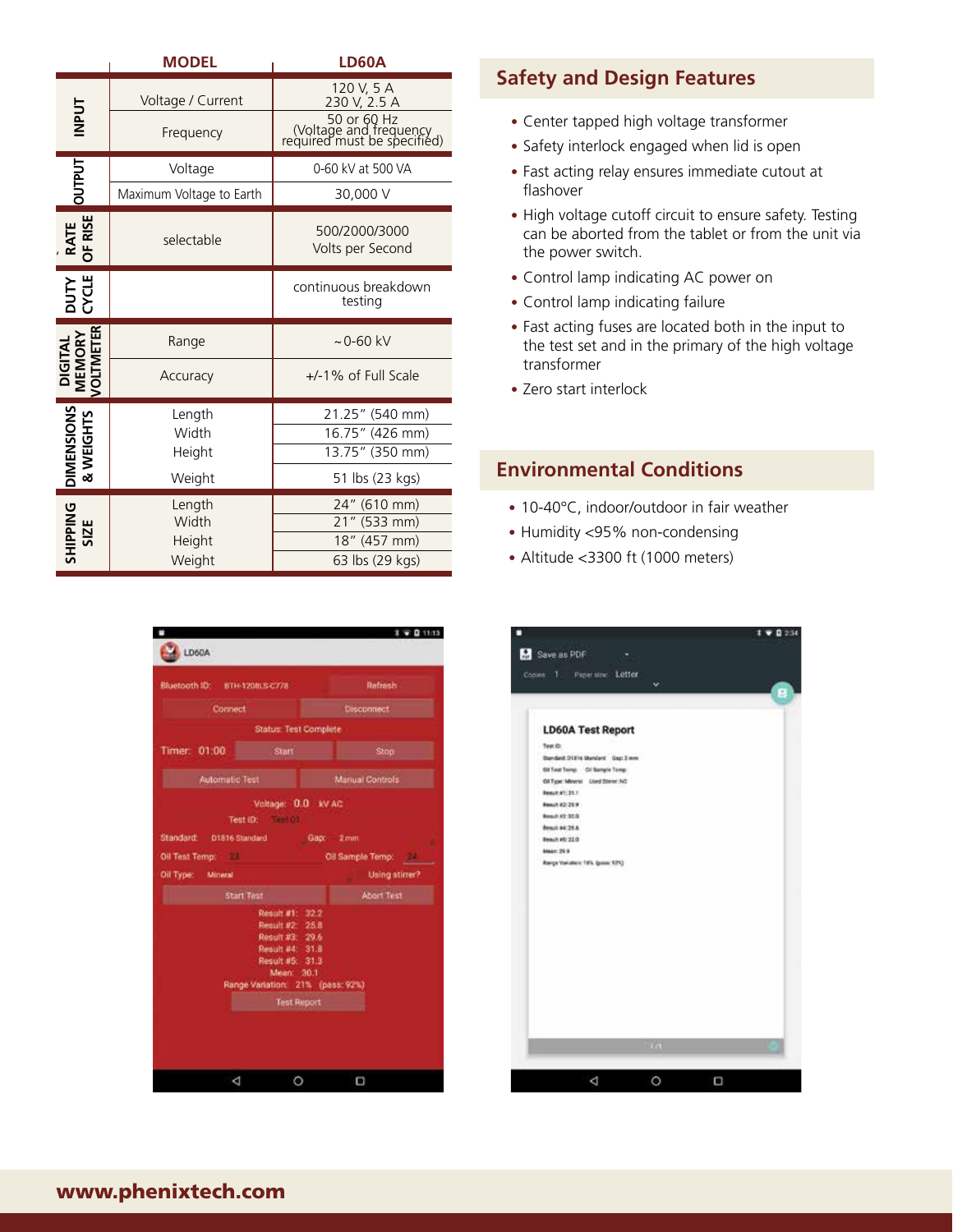| <b>Test Cells</b>                         |                      |                                            |                                 |                       |  |  |
|-------------------------------------------|----------------------|--------------------------------------------|---------------------------------|-----------------------|--|--|
| <b>TYPE</b>                               | <b>TEST STANDARD</b> | <b>TEST ELECTRODES</b>                     | <b>GAP SETTING</b>              | <b>RATE OF RISE</b>   |  |  |
| TC/DE<br>(flat electrodes)                | ASTM D877            | Polished brass disc<br>1" (25 mm) diameter | .1"<br>$+/-0.0005"$             | 3000 Volts per Second |  |  |
| <b>TC/VDE</b><br>(motorized with stirrer) | <b>ASTM D1816</b>    | Spherical dome<br>1.4" (36 mm) diameter    | .04" or .08"<br>$+/-0.001"$     | 500 Volts per Second  |  |  |
| <b>TC/IEC</b>                             | IEC 60156            | Spherical dome<br>36 mm (1.4") diameter    | $2.5$ mm<br>$+/-0.1$ mm         | 2000 Volts per Second |  |  |
| TC/BS                                     | <b>BS 148</b>        | Spherical cap<br>12.5 mm (.5") diameter    | $2.5 \text{ mm}$<br>$+/-0.1$ mm | 2000 Volts per Second |  |  |





 **Type TC/VDE**





- Android Controller
- Printer with Bluetooth connection, battery operated, charger included



- ISO17025 calibration
- Reusable case for shipping purposes

# **Options Liquid Dielectric Comparison Unit**

As an External Voltmeter unit for use with Phenix Technologies Liquid Dielectric (LD) test set, the LDCU may be used before testing oil or as a periodic standard to verify the voltmeter operation of the LD test set. The easy to use LDCU installs into the same position as the LD test cells.

The LDCU consists of precision voltage dividers with passive analog voltmeter. The high voltage resistors and meters are housed in a custom built composite material enclosure with brass terminals for direct connection to the LD. The voltmeter scale offers a direct read of voltage for comparison to the LD voltmeter.